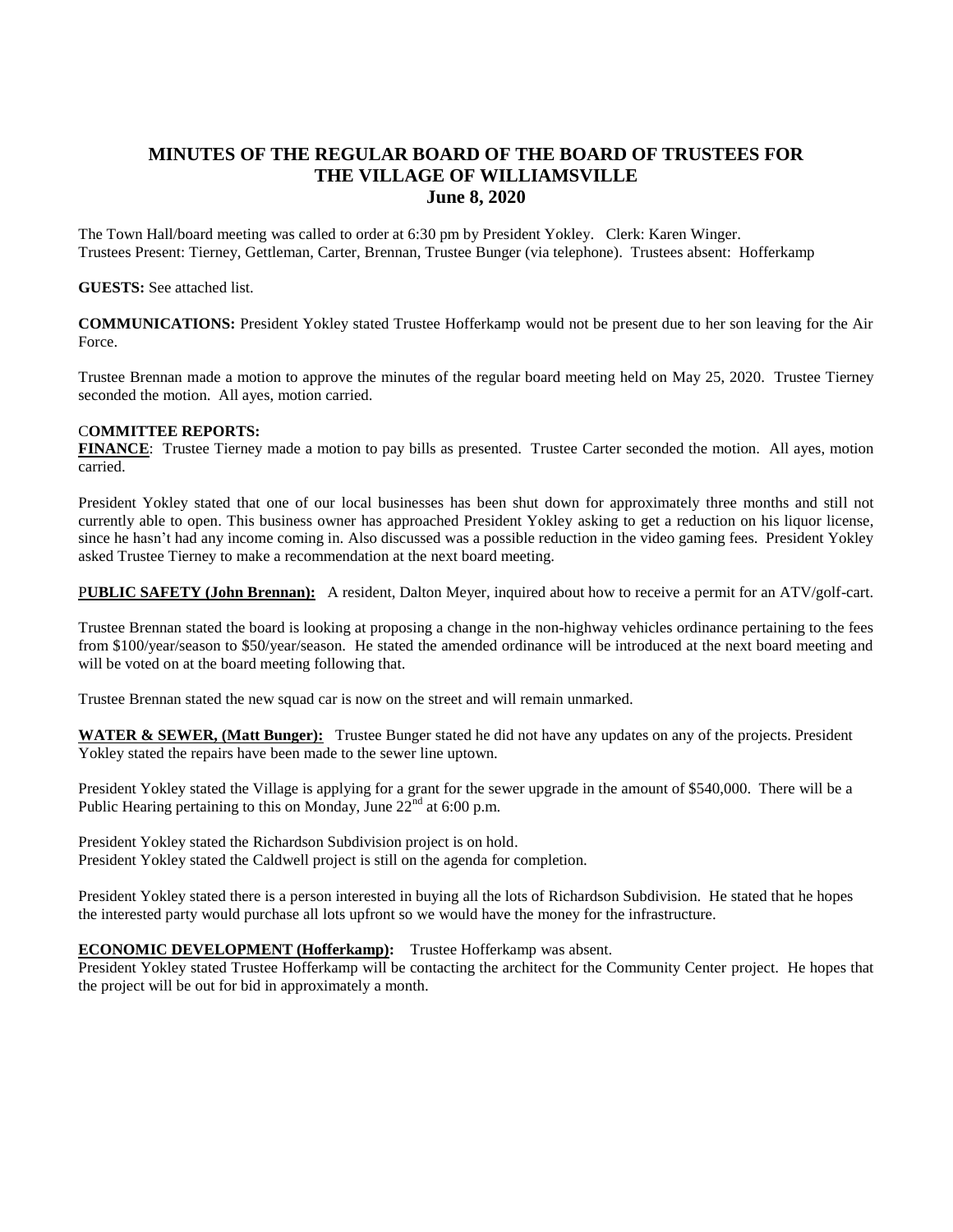**PARKS & RECREATION (Dave Carter):** Trustee Carter stated the two donation boards for the park project have been placed at the park and at the old library. He stated the cost of the donation boards was \$224, in which they donated. He thanked JRK signs and Josh Kording for the signs. President Yokley asked that a thank you letter also be sent to Roy Pyers for his hard work on the donation boards.

Trustee Carter thanked the office staff for the newsletter. He complimented the article pertaining to the park grant. He stated he has received several calls regarding the park grant. He stated the Village has done a great job getting the word out regarding the grant. He says that some people do not take the time to read the newsletter, Williamsville Sun, etc. Trustee Carter would like to propose an idea for raising money for the park. Trustee Carter has asked Byron (Williamsville Sun) to reprint the article pertaining to the Williamsville Board approving the security system, along with the great article written for the newsletter (regarding the park, donations, grant, etc.). He states we still need to get the publicity out since donations are still needed. He stated we have had several people who have made donations. However; he stated we are still in need of a large amount of donations. He would like to co-mingle this with the security system.

He stated the downtown security will be covered by TIF funds, but the park system will not be covered by TIF funds. He stated the security system proposal will be brought back to the board for a vote. He has asked that everyone look at their property tax bill. A very small portion goes to the Williamsville Corporation. This is the portion that Williamsville receives. He stated that everyone's Williamsville Corporation line has decreased. Trustee Carter states that him and Trustee Brennan have been discussing this issue. They believe on average it affects each property owner approximately \$70, some a little more, some a little less. He feels this is a reasonable average figure for that line item. He stated we do not have any tax on the park. He would like to propose that each property owner "round-up" the figure on the Williamsville Corporation line. (For example, if the line item is \$62.68, the individual would donate \$65.00.) He would like to recoup some of the money we lost on sales tax, motor fuel money, video gaming, etc. during the pandemic. He has asked that the next newsletter have some details pertaining to this proposal. He would just like people to voluntarily donate. President Yokley mentioned having a resolution created for this. Randy Segatto is to create a Resolution.

Trustee Carter stated the Village needs to install a fence around the new playground equipment, due to the equipment being so close to the parking lot. A barrier of some sort will be installed. Estimates are being acquired for some sort of maintenance free fence to keep small children from running into the parking lot.

Trustee Carter stated the camera system will tie into the school's system. President Yokley stated the cost for the camera system is approximately \$786.41/month for 60 months. Our old camera system is for sale now. The new camera system will be warrantied for five years.

Trustee Carter thanked Absolute Concrete for his work at the park. President Yokley stated the only additional concrete work to be completed at the park is a 5ft sidewalk from the subdivision to tie into our sidewalks at the park. He stated we will also be installing two more pads under the bleachers.

President Yokley stated there are some teams who would like to practice on our fields. He would like them to be somewhat supervised. We will be looking at some rules/fees for the fields. We will have a proposal at the next meeting.

### **STREETS, ALLEYS, SIDEWALKS & STORM SEWERS (Patrick Gettleman):** Trustee Gettleman had nothing to report.

President Yokley stated empty trucks are now using the overpass instead of coming through town. He stated this is saving approximately 20% of trucking time.

**ADDITIONAL BUSINESS:** Discussion was made pertaining to the All Town Garage Sale and Clean-up. President Yokley and Kent Thompson would like it to be held at least two weeks after the Fall Festival.